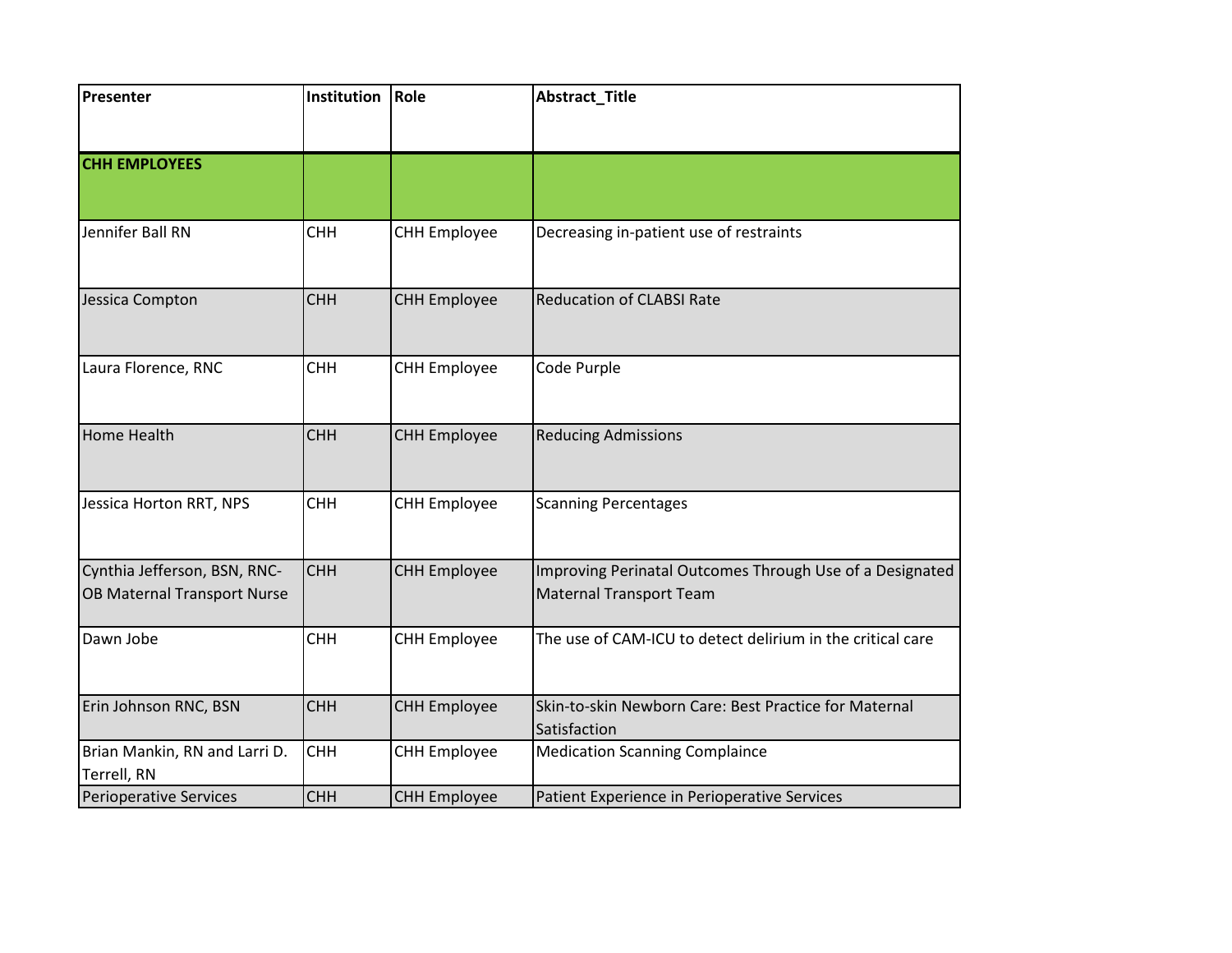| Beth Perrine, RN          | <b>CHH</b>   | <b>CHH Employee</b>       | <b>Informed Consent</b>                                                                                                              |
|---------------------------|--------------|---------------------------|--------------------------------------------------------------------------------------------------------------------------------------|
| Kathryn Sullivan, RN, BSN | <b>CHH</b>   | <b>CHH Employee</b>       | Improving Back & Spine Patient Discharge Times                                                                                       |
| John Thornburg BSN, RN    | <b>CHH</b>   | <b>CHH Employee</b>       | Central Line Tampering Initative                                                                                                     |
| Janet Wolcott             | <b>CHH</b>   | <b>CHH Employee</b>       | Improving Sepsis Outcomes Through Early Recognition &<br><b>Coordinated Assessment</b>                                               |
| 5WBT                      | <b>CHH</b>   | <b>CHH Employee</b>       | <b>HCAPHS</b>                                                                                                                        |
| <b>RESIDENTS/FELLOWS</b>  |              |                           |                                                                                                                                      |
| Fathia Alfakeri, MD       | <b>MUSOM</b> | <b>Resident or Fellow</b> | Performance Assessment and Quality Improvement Project<br>for Diabetic Foot Exam among Internal Medicine Residents                   |
| Khaled Al-Farawi, MD      | <b>MUSOM</b> | Resident or Fellow        | Quality improvement project to change the current practice<br>of umbilical cord clamping after delivery                              |
| Haytham Aljoudi, MD       | <b>MUSOM</b> | <b>Resident or Fellow</b> | Effect of Using Coronary Diagram on Patients and Families<br>Understanding the Heart Cath findings and plan of<br>management         |
| <b>Ahmed Amro</b>         | <b>MUSOM</b> | <b>Resident or Fellow</b> | The Frequency of Inappropriate Use of Prasugrel in Patients<br>Post percutaneous coronary intervention (PCI). Single<br>Center Study |
| Obadah Aqtash MD          | <b>MUSOM</b> | <b>Resident or Fellow</b> | Inappropriate Testing for Clostridium Difficile Infection (CDI)<br>for Hospitalized Patients, a closer look                          |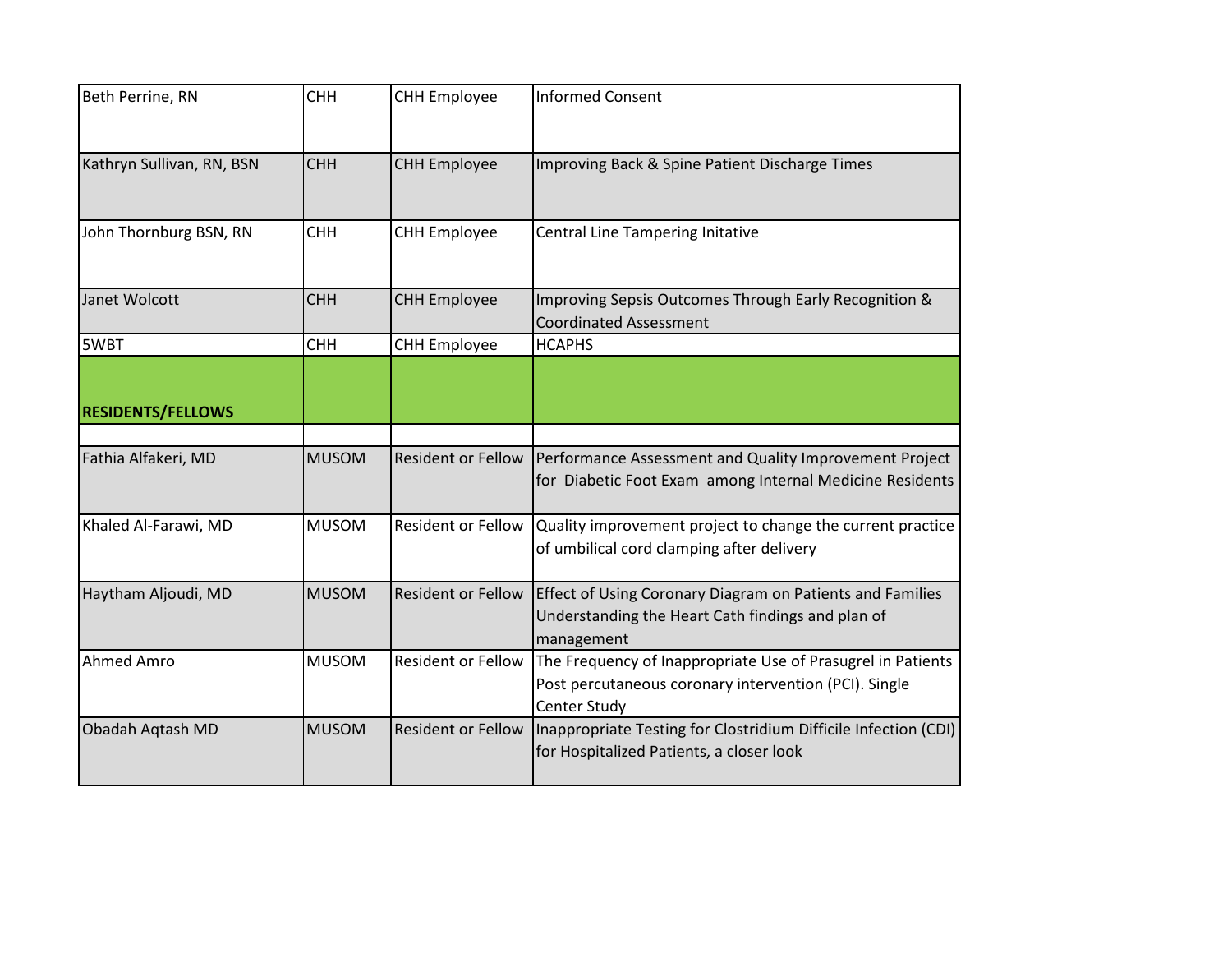| Eric Arguelles, MD                                                                                               | <b>MUSOM</b> | <b>Resident or Fellow</b> | Utilization of radionuclide myocardial perfusion imaging for<br>the evaluation of chest pain in a population of the state of<br>West Virginia: assessment with the<br>ACCF/AHA/ASE/ASNC/HFSA/HRS/SCAI/SCCT/SCMR/STS<br>2013 Multimodality Appropriate Use Criteria for the<br>Detection and Risk Assessment of Stable Ischemic Heart<br>Disease. |
|------------------------------------------------------------------------------------------------------------------|--------------|---------------------------|--------------------------------------------------------------------------------------------------------------------------------------------------------------------------------------------------------------------------------------------------------------------------------------------------------------------------------------------------|
| Michael Banks, MD                                                                                                | <b>MUSOM</b> | <b>Resident or Fellow</b> | Medication Reconciliation; a Patient Perspective, a Quality<br><b>Improvement Study</b>                                                                                                                                                                                                                                                          |
| Charles Bishop MD                                                                                                | <b>MUSOM</b> | <b>Resident or Fellow</b> | Orthopaedic Trauma Surgery DVT Prophylaxis Guidelines                                                                                                                                                                                                                                                                                            |
| C. Luke Damron, MD                                                                                               | <b>MUSOM</b> | <b>Resident or Fellow</b> | Effect of Asthma Care Protocol on Asthma Severity Score<br>and Length of Stay in PICU                                                                                                                                                                                                                                                            |
| Ahmed Elsayed                                                                                                    | <b>MUSOM</b> | Resident or Fellow        | Patients' perception of palliative treatment objectives                                                                                                                                                                                                                                                                                          |
| Ahmed Elsayed, MD                                                                                                | <b>MUSOM</b> | <b>Resident or Fellow</b> | Cost-Effectiveness of Lower Doses of Filgrastim in Achieving<br>an Adequate Immune Response in Cancer Patients                                                                                                                                                                                                                                   |
| Thomas Emmer, MD; Chad<br>Knight, MD, Alex Caughran,<br>MD, Jace Smith, MD; James<br>Reagan, MD; Adam Kopiec, MD | <b>MUSOM</b> | <b>Resident or Fellow</b> | Reducing the Incedence of Excessive CT Scans in Patients<br>with Traumatic Hip Dislocations: a Collaborative Effort<br>between the Departments of General and Orthopaedic<br>Surgery                                                                                                                                                             |
| Munes Fares MD                                                                                                   | <b>MUSOM</b> | <b>Resident or Fellow</b> | Revamping Mortality and Morbidity Conference to Improve<br>Quality of Health Care.                                                                                                                                                                                                                                                               |
| Lora Beth Fetty M.D.                                                                                             | <b>MUSOM</b> | Resident or Fellow        | Improving the Management of Chronic Health Conditions<br>through the Implementation of a Chronic Care Management<br>Program                                                                                                                                                                                                                      |
| Rebecca Hayes, MD                                                                                                | <b>MUSOM</b> | <b>Resident or Fellow</b> | Physicians' Antibiotic Prescribing Rates for Respiratory Tract<br>Infections In A Private and Urgent Care Setting                                                                                                                                                                                                                                |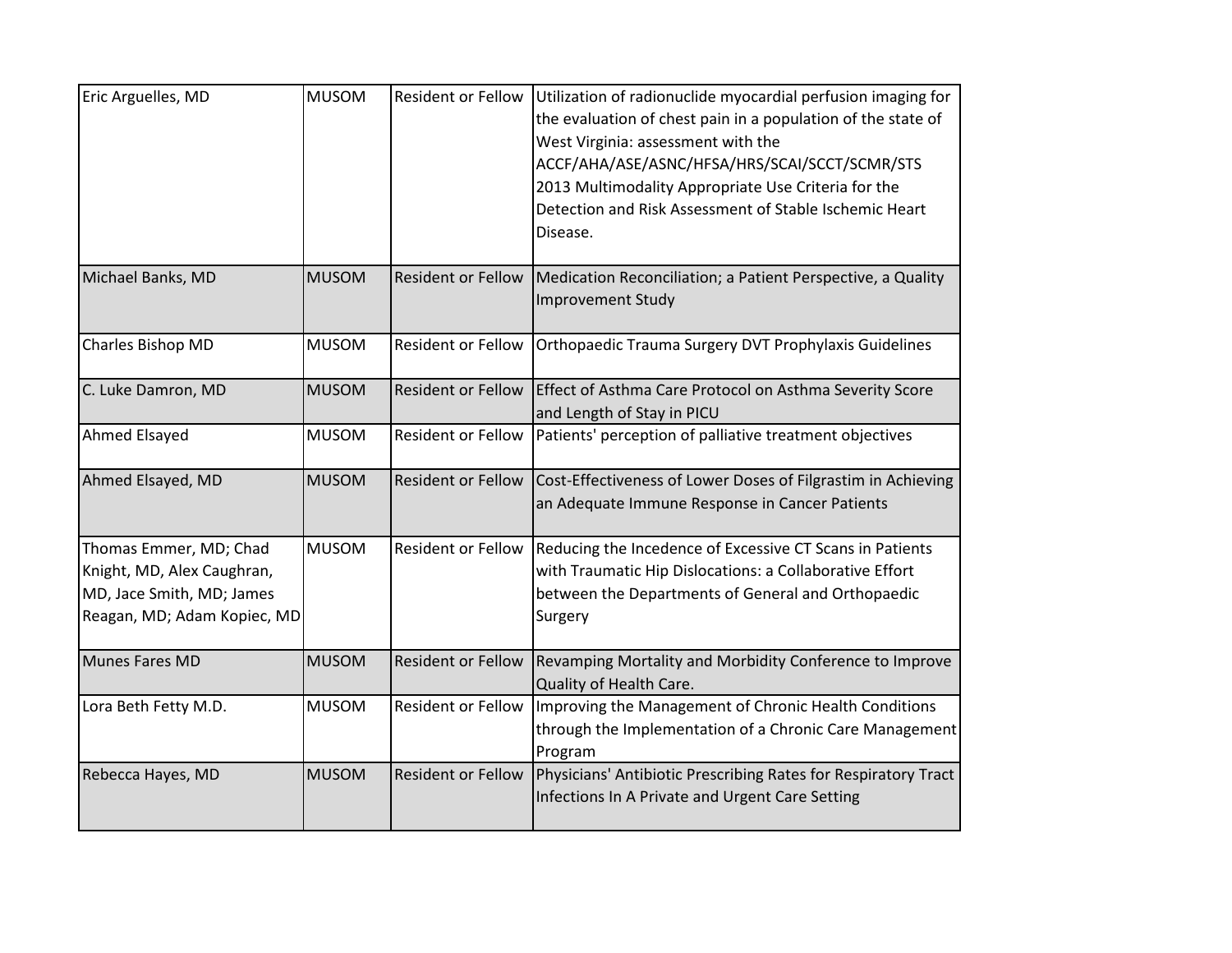| Christina Hensley MD      | <b>MUSOM</b> | <b>Resident or Fellow</b> | Evaluating the Use of High Fidelity Simulators During Mock<br>Code Pink Scenarios in Trying to Improve Both Confidence in |
|---------------------------|--------------|---------------------------|---------------------------------------------------------------------------------------------------------------------------|
|                           |              |                           | Pediatric Residents.                                                                                                      |
| Audrey Hicks, DO          | <b>MUSOM</b> | <b>Resident or Fellow</b> | Mother-Baby Severe Blood Pressures: Improving                                                                             |
|                           |              |                           | Management                                                                                                                |
| Naveed Syed Iqbal MD      | <b>MUSOM</b> | Resident or Fellow        | Utilization of Diagnostic Coronary Angiography for Imaging                                                                |
|                           |              |                           | for the Evaluation of Chest pain at Cabell Huntington                                                                     |
|                           |              |                           | Hospital                                                                                                                  |
| Jerrod Justice, MD        | <b>MUSOM</b> | <b>Resident or Fellow</b> | Acute Dyspnea in Pregnancy - A plan to more readily                                                                       |
|                           |              |                           | identify the safest department for initial evaluation                                                                     |
| Haris Kalatoudis          | <b>MUSOM</b> | Resident or Fellow        | Sedation Assessment of Patients in a Tri-State University                                                                 |
|                           |              |                           | Hospital: A Quality Improvement Study                                                                                     |
| Murad Kheetan, MD         | <b>MUSOM</b> | <b>Resident or Fellow</b> | IRRATIONALLY ELEVATED HIV VIRAL LOAD IN COMPLIANT                                                                         |
|                           |              |                           | PATIENTS; RESISTANCE OR LAB ERROR. QUALITY                                                                                |
|                           |              |                           | IMPROVEMENT FOR LABORATORY TESTING PROCESSES.                                                                             |
| <b>Matthew Krantz</b>     | <b>MUSOM</b> | Resident or Fellow        | Central Line Associated Blood Stream Infections: Reducing                                                                 |
|                           |              |                           | Total Central Line Days in the Trauma ICU                                                                                 |
| Ryan Landis MD            | <b>MUSOM</b> | <b>Resident or Fellow</b> | Surgical Site Infections in the Appalachian Population:                                                                   |
|                           |              |                           | appearances are deceiving                                                                                                 |
| Ashwini Mallad            | <b>MUSOM</b> | Resident or Fellow        | Active problem Follow-up Method (AFM): A transition of                                                                    |
|                           |              |                           | care method in the outpatient settings                                                                                    |
| Ashwini Mallad            | <b>MUSOM</b> | <b>Resident or Fellow</b> | Blood pressure trend in Intracerebral Hemorrhage patients                                                                 |
|                           |              |                           | and scope for improvement                                                                                                 |
|                           |              |                           |                                                                                                                           |
| Maali Milhem, MD          | <b>MUSOM</b> | Resident or Fellow        | Improving Glycemic Control in Hospitalized Patients. A                                                                    |
|                           |              |                           | Quality Improvement Project                                                                                               |
| A. Allison Roy, MD        | <b>MUSOM</b> | <b>Resident or Fellow</b> | Evaluating and Improving a Trauma in Pregnancy Protocol                                                                   |
|                           |              |                           |                                                                                                                           |
| Sayan, Ardalan MD, Gill,  | <b>MUSOM</b> | Resident or Fellow        | A Standardized Order Set for Acute Management of Open                                                                     |
| Thomas MD Lycans, Dana MD |              |                           | Fractures                                                                                                                 |
|                           |              |                           |                                                                                                                           |
| Frederick Schnatz, DO     | <b>MUSOM</b> | <b>Resident or Fellow</b> | Improved Utilization of Transthroacic Echocardiography                                                                    |
|                           |              |                           |                                                                                                                           |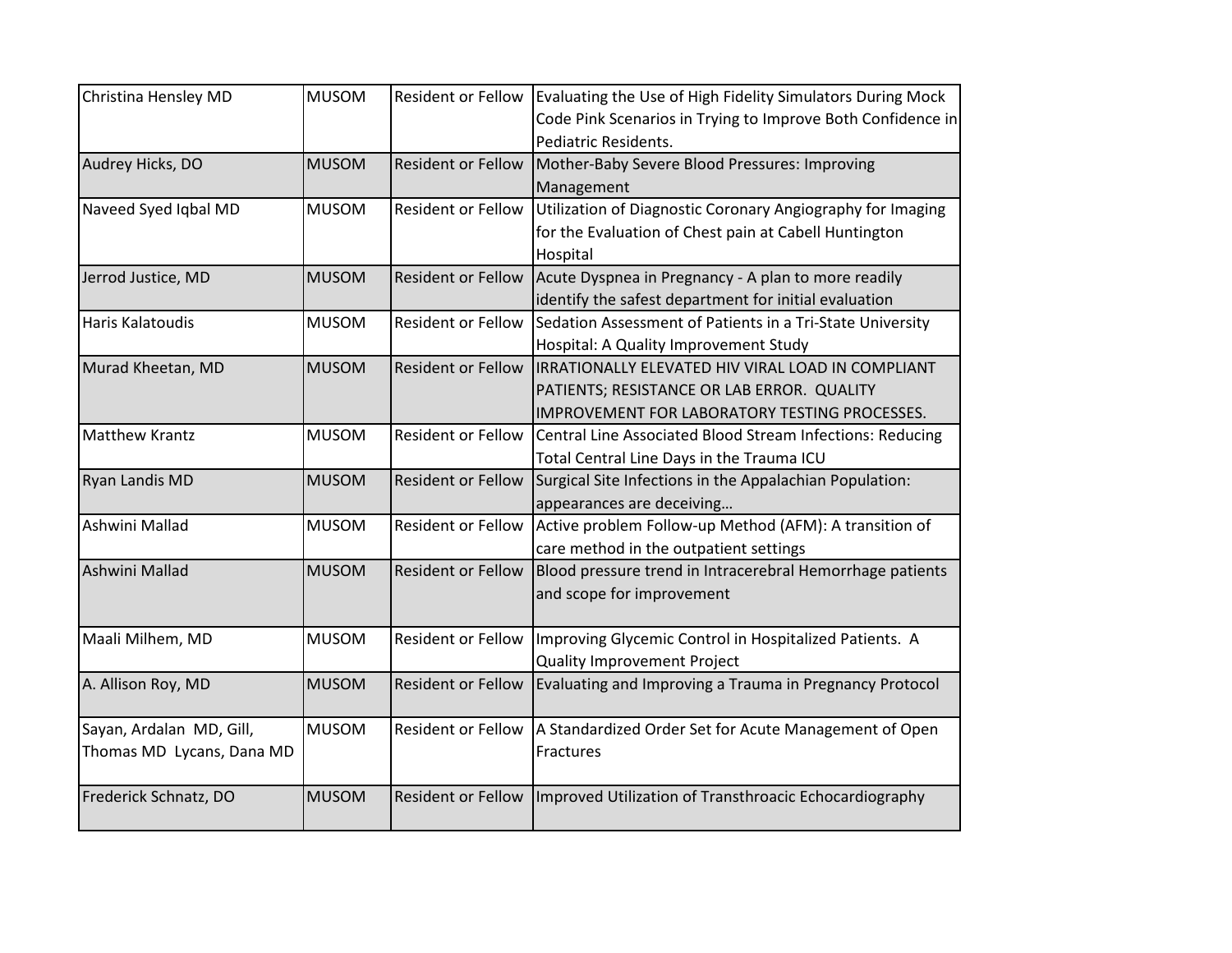| Angelina Sprewell, DO                                                                                                                        | <b>MUSOM</b> | Resident or Fellow        | Improving Resident Attendance at Neonatal Resuscitation                                                                                                                                                                           |
|----------------------------------------------------------------------------------------------------------------------------------------------|--------------|---------------------------|-----------------------------------------------------------------------------------------------------------------------------------------------------------------------------------------------------------------------------------|
| Roma Srivastava MD                                                                                                                           | <b>MUSOM</b> | <b>Resident or Fellow</b> | Retrospective study to assess the clinical outcome of<br>treatment delays in breast cancer patients.                                                                                                                              |
| Ibrahim Shahoub                                                                                                                              | <b>MUSOM</b> | <b>Resident or Fellow</b> | Implementing Prone Protocol in ARDS.                                                                                                                                                                                              |
| Suleiman Ali, MD, MPH                                                                                                                        | <b>MUSOM</b> | Resident or Fellow        | Improving the care of patients with tracheostomy                                                                                                                                                                                  |
| Thompson, E MD; Baronowsky, MUSOM<br>A MD; Duran, R MD; Vo, B MD;<br>Barry, R MD; Cho, J MD                                                  |              | Resident or Fellow        | Accurate Weight Measurements in Critically III<br>PatientsThompson, E MD; Baronowsky, A MD; Duran, R MD;<br>Vo, B MD; Barry, R MD; Cho, J MD                                                                                      |
| Yara E. Tovar                                                                                                                                | <b>MUSOM</b> | <b>Resident or Fellow</b> | Mealtime insulin: the challenge of improving outcome<br>through coordinated care                                                                                                                                                  |
| Johnson Walker, MD                                                                                                                           | <b>MUSOM</b> | <b>Resident or Fellow</b> | The Implementation of a Trauma Response Protocol and Its<br>Effect on Patient Care -- An Ongoing Quality Improvement<br>Project to Enhance the Efficiency and Accuracy of the<br>Evaluation and Resuscitation of a Trauma Patient |
| Igor Wanko MD                                                                                                                                | <b>MUSOM</b> | <b>Resident or Fellow</b> | Reducing Inappropriate Gastric Acid Suppressive Medication<br>Use in Our Hospital                                                                                                                                                 |
| Thao Wolbert, MD; Andrew<br>Venardi, MD; Alex Brenner,<br>MD; Brandon Flores, MD; Brian<br>Crazkowski, MD; Yinan Wei,<br>MD; Yasir Ahmad, MD | <b>MUSOM</b> | <b>Resident or Fellow</b> | Incidental Radiographic Findings in Trauma at Cabell<br>Huntington Hospital: Assessment of Adequate Discharge<br>Summary Documentation and Follow-Up                                                                              |
|                                                                                                                                              |              |                           |                                                                                                                                                                                                                                   |
|                                                                                                                                              |              |                           |                                                                                                                                                                                                                                   |
| <b>STUDENTS</b>                                                                                                                              |              |                           |                                                                                                                                                                                                                                   |
| Zachary Hunter, MS-III                                                                                                                       | <b>MUSOM</b> | <b>Medical Student</b>    | Patient Satisfaction for Orthopaedic Department in Cabell                                                                                                                                                                         |

Huntington Hospital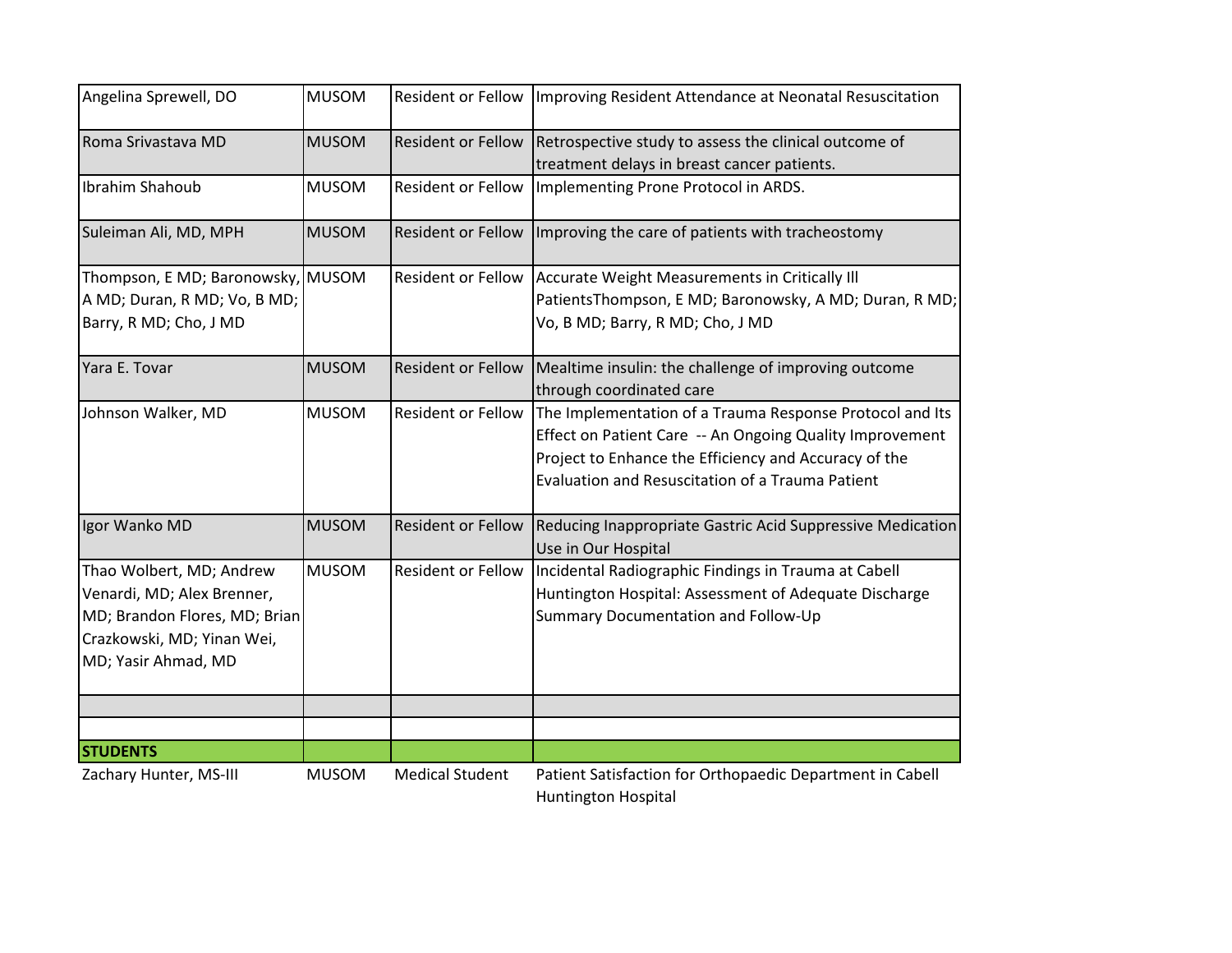| Daniel Kahn     | <b>MUSOM</b> | Medical Student | "Trauma Team Activation for Geriatric Trauma at Level II<br>Trauma Center: Are the Elderly Under-triaged?" |
|-----------------|--------------|-----------------|------------------------------------------------------------------------------------------------------------|
| Joseph E. Klaus | <b>MUSOM</b> | Medical Student | Analyzing the pharmacologic management of patients after<br>osteoporotic hip fractures                     |